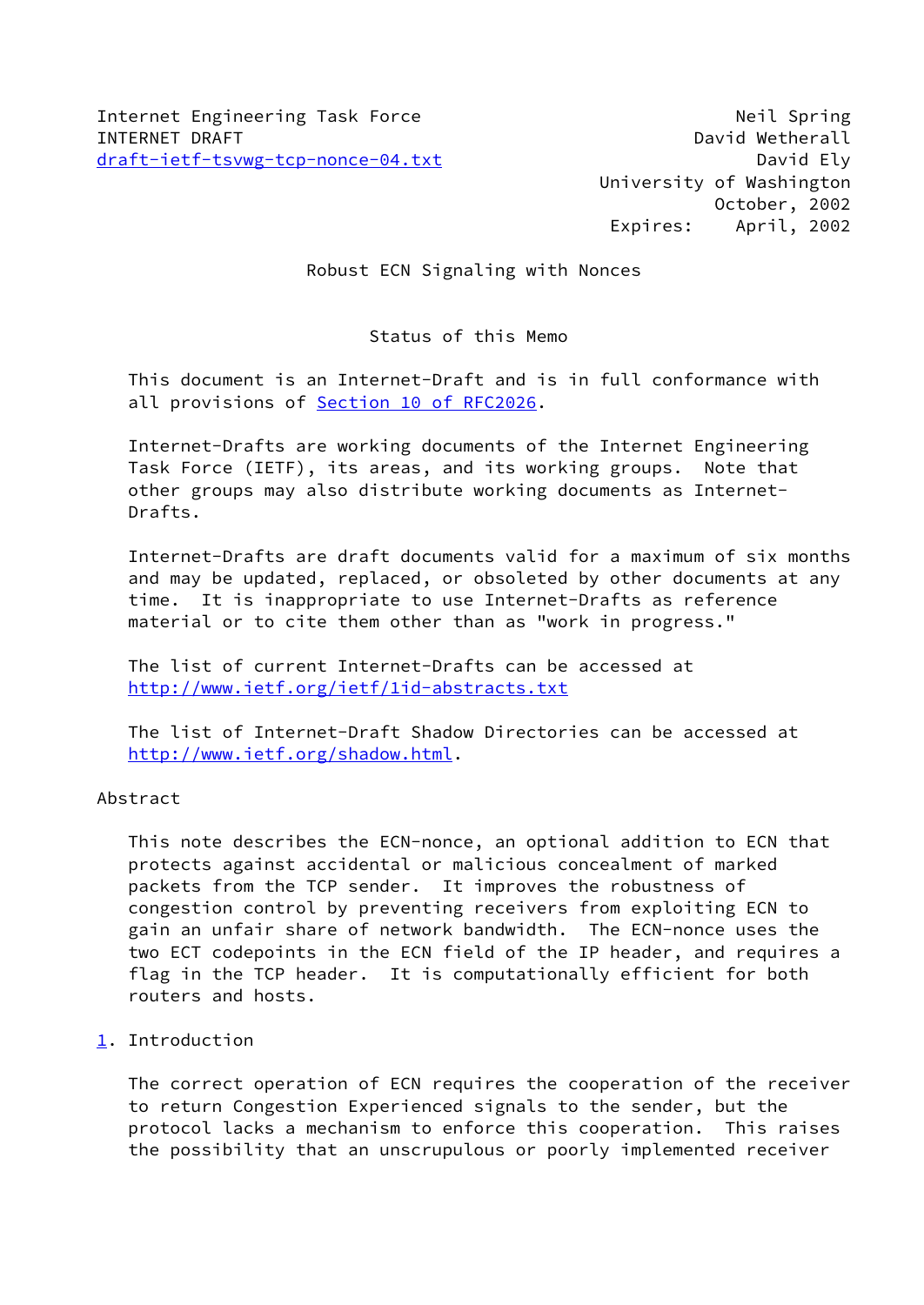[draft-ietf-tsvwg-tcp-nonce-04](https://datatracker.ietf.org/doc/pdf/draft-ietf-tsvwg-tcp-nonce-04) Robust ECN Signaling with Nonces Oct 2002

 could always clear ECN-Echo and simply not return congestion signals to the sender. This would give the receiver a performance advantage at the expense of competing connections that behave properly. More generally, any device along the path (NAT box, firewall, QOS bandwidth shapers, and so forth) could remove congestion marks with impunity.

 The above behaviors may or may not constitute a threat to the operation of congestion control in the Internet. However, given the central role of congestion control, it is prudent to design the ECN signaling loop to be robust against as many threats as possible. In this way, ECN can provide a clear incentive for improvement over the prior state-of-the-art without potential incentives for abuse. The ECN-nonce is a simple, efficient mechanism to eliminate the potential abuse of ECN.

 The ECN-nonce enables the sender to verify the correct behavior of the ECN receiver and that there is no other interference that conceals marked (or dropped) packets in the signaling path. The ECN nonce protects against both implementation errors and deliberate abuse. The ECN-nonce:

- catches a misbehaving receiver with a high probability, and never implicates an innocent receiver.
- does not change other aspects of ECN, nor does it reduce the benefits of ECN for behaving receivers.
- is cheap in both per-packet overhead (one TCP header flag) and processing requirements.
- is simple and, to the best of our knowledge, not prone to other attacks.

We also note that use of the ECN-nonce has two additional benefits, even when only drop-tail routers are used. First, packet drops cannot be concealed from the sender. Second, it prevents optimistic acknowledgements [Savage], in which TCP segments are acknowledged before they have been received. These benefits also serve to increase the robustness of congestion control from attacks. We do not elaborate on these benefits in this draft.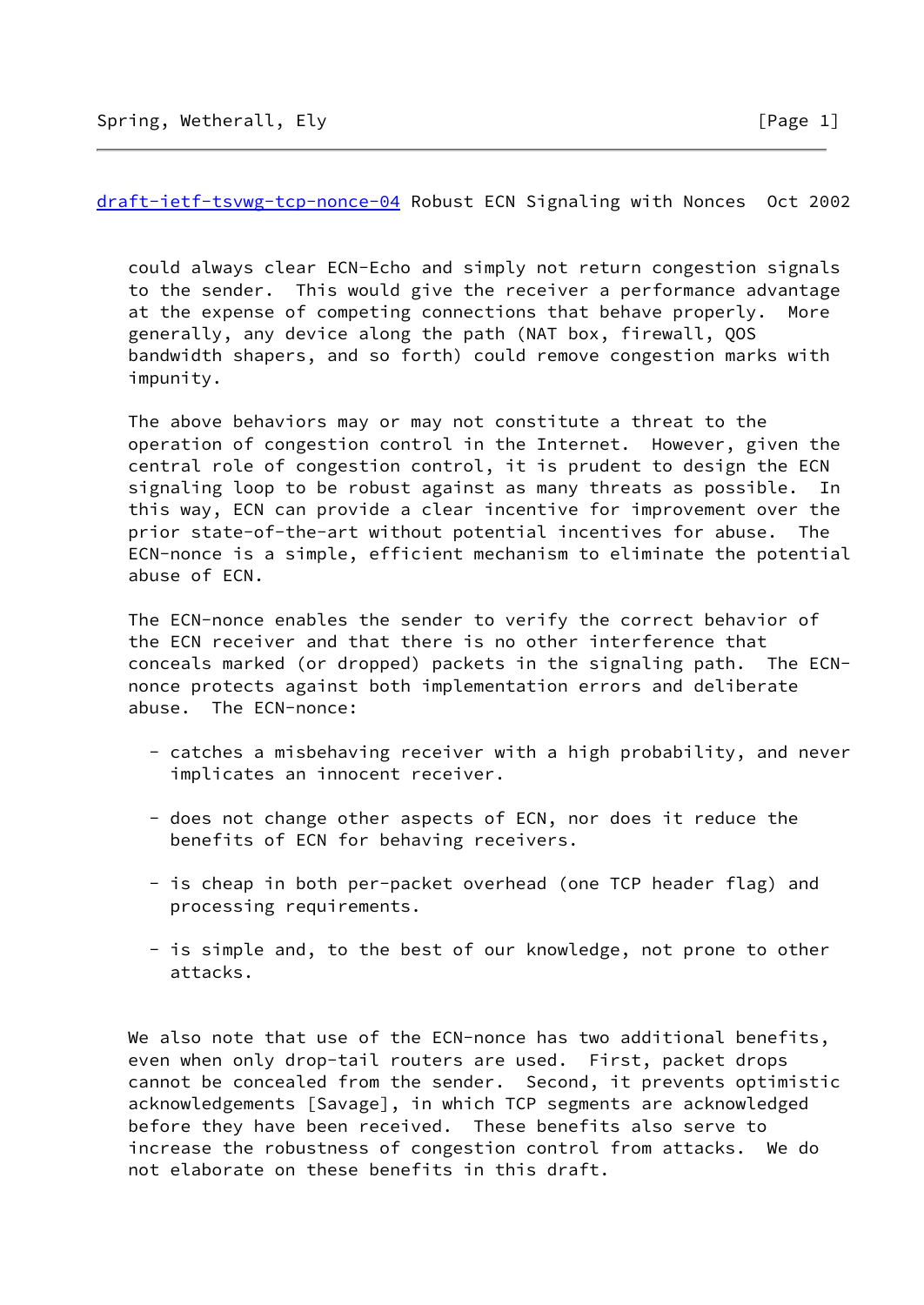The rest of this draft describes the ECN-nonce. We present an overview followed by detailed behavior at senders and receivers.

The keywords MUST, MUST NOT, REQUIRED, SHALL, SHALL NOT, SHOULD,

Spring, Wetherall, Ely **Example 2** and Spring, Metherall, Ely

[draft-ietf-tsvwg-tcp-nonce-04](https://datatracker.ietf.org/doc/pdf/draft-ietf-tsvwg-tcp-nonce-04) Robust ECN Signaling with Nonces Oct 2002

 SHOULD NOT, RECOMMENDED, MAY, and OPTIONAL, when they appear in this document, are to be interpreted as described in [\[RFC2119](https://datatracker.ietf.org/doc/pdf/rfc2119)].

#### <span id="page-2-0"></span>[2](#page-2-0). Overview

 The ECN-nonce builds on the existing ECN-Echo and CWR signaling mechanism. Familiarity with ECN  $[ECN]$  $[ECN]$  is assumed. For simplicity, we describe the ECN-nonce in one direction only, though it is run in both directions in parallel.

 The ECN protocol for TCP remains unchanged, except for the definition of a new field in the TCP header. As in  $[ECN]$  $[ECN]$ ,  $ECT(0)$  or  $ECT(1)$  (ECN-Capable Transport) is set in the ECN field of the IP header on outgoing packets. Congested routers change this field to CE (Congestion Experienced). When TCP receivers notice CE, the ECE (ECN-Echo) flag is set in subsequent acknowledgements until receiving a CWR (Congestion Window Reduced) flag. The CWR flag is sent on new data whenever the sender reacts to congestion.

 The ECN-nonce adds to this protocol, and enables the receiver to demonstrate to the sender that segments being acknowledged were received unmarked. A random one-bit value (a nonce) is encoded in the two ECT codepoints. The one-bit sum of these nonces is returned in a TCP header flag, the nonce sum (NS) bit. Packet marking erases the nonce value in the ECT codepoints because CE overwrites both ECN IP header bits. Since each nonce is required to calculate the sum, the correct nonce sum implies receipt of only unmarked packets. Not only are receivers prevented from concealing marked packets, middle boxes along the network path cannot unmark a packet without successfully guessing the value of the original nonce.

 The sender can verify the nonce sum returned by the receiver to ensure that congestion indications in the form of marked (or dropped) packets are not being concealed. Because the nonce sum is only one bit long, senders have a 50-50 chance of catching a lying receiver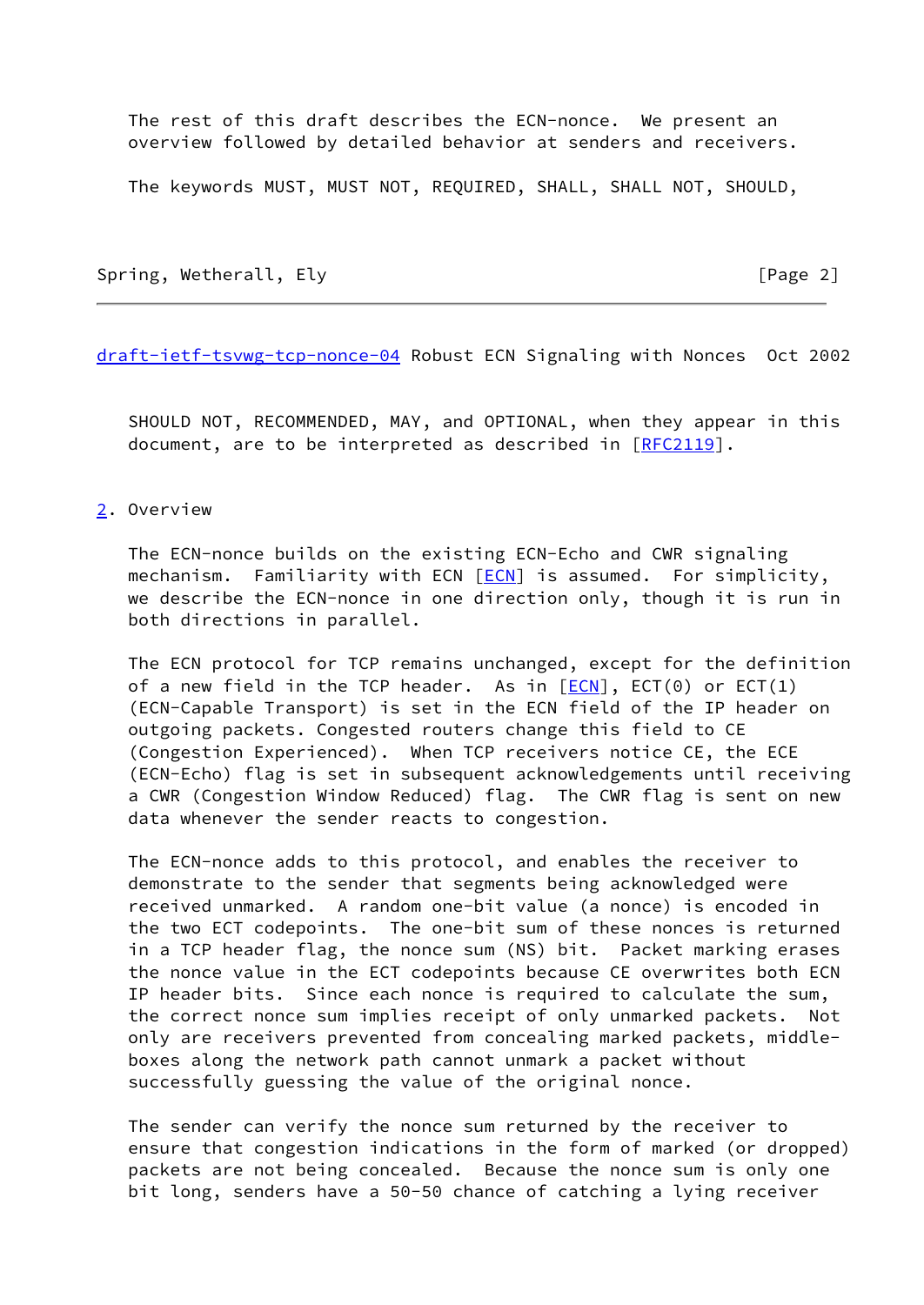whenever an acknowledgement conceals a mark. Because each acknowledgement is an independent trial, cheaters will be caught quickly if there are repeated congestion signals.

 The following paragraphs describe aspects of the ECN-nonce protocol in greater detail.

 Each acknowledgement carries a nonce sum, which is the one bit sum (exclusive-or, or parity) of nonces over the byte range represented by the acknowledgement. The sum is used because not every packet is acknowledged individually, nor are packets acknowledged reliably. If a sum were not used, the nonce in an unmarked packet could be echoed

Spring, Wetherall, Ely **Example 2018** [Page 3]

[draft-ietf-tsvwg-tcp-nonce-04](https://datatracker.ietf.org/doc/pdf/draft-ietf-tsvwg-tcp-nonce-04) Robust ECN Signaling with Nonces Oct 2002

 to prove to the sender that the individual packet arrived unmarked. However, since these acks are not reliably delivered, the sender could not distinguish a lost ACK from one that was never sent in order to conceal a marked packet. The nonce sum prevents individual marked packets from being concealed by not acknowledging them. Because the nonce and nonce sum are both one bit quantities, the sum is no easier to guess than the individual nonces. We show the nonce sum calculation below in Figure 1.

Sender Receiver initial sum = 1  $-- 1:4$  ECT(0)  $-- > NS = 1 + O(1:4) = 1(1:4)$  $<-$  ACK 4, NS=1  $-- -- 4:8$  ECT(1)  $-- > NS = 1(:4) + 1(4:8) = 0(:8)$  $<-$  ACK 8, NS=0  $-- -$  8:12 ECT(1)  $\rightarrow$  NS = 0(:8) + 1(8:12) = 1(:12)  $<-$  ACK 12, NS=1  $- -- 12:16$  ECT(1)  $\rightarrow$  NS = 1(:12) + 1(12:16) = 0(:16) <- ACK 16, NS=0 -- Figure 1: The calculation of nonce sums at the receiver.

 After congestion has occurred and packets have been marked or lost, resynchronization of the sender and receiver nonce sums is needed. When packets are marked, the nonce is cleared, and the sum of the nonces at the receiver will no longer match the sum at the sender. Once nonces have been lost, the difference between sender and receiver nonce sums is constant until there is further loss. This means that it is possible to resynchronize the sender and receiver after congestion by having the sender set its nonce sum to that of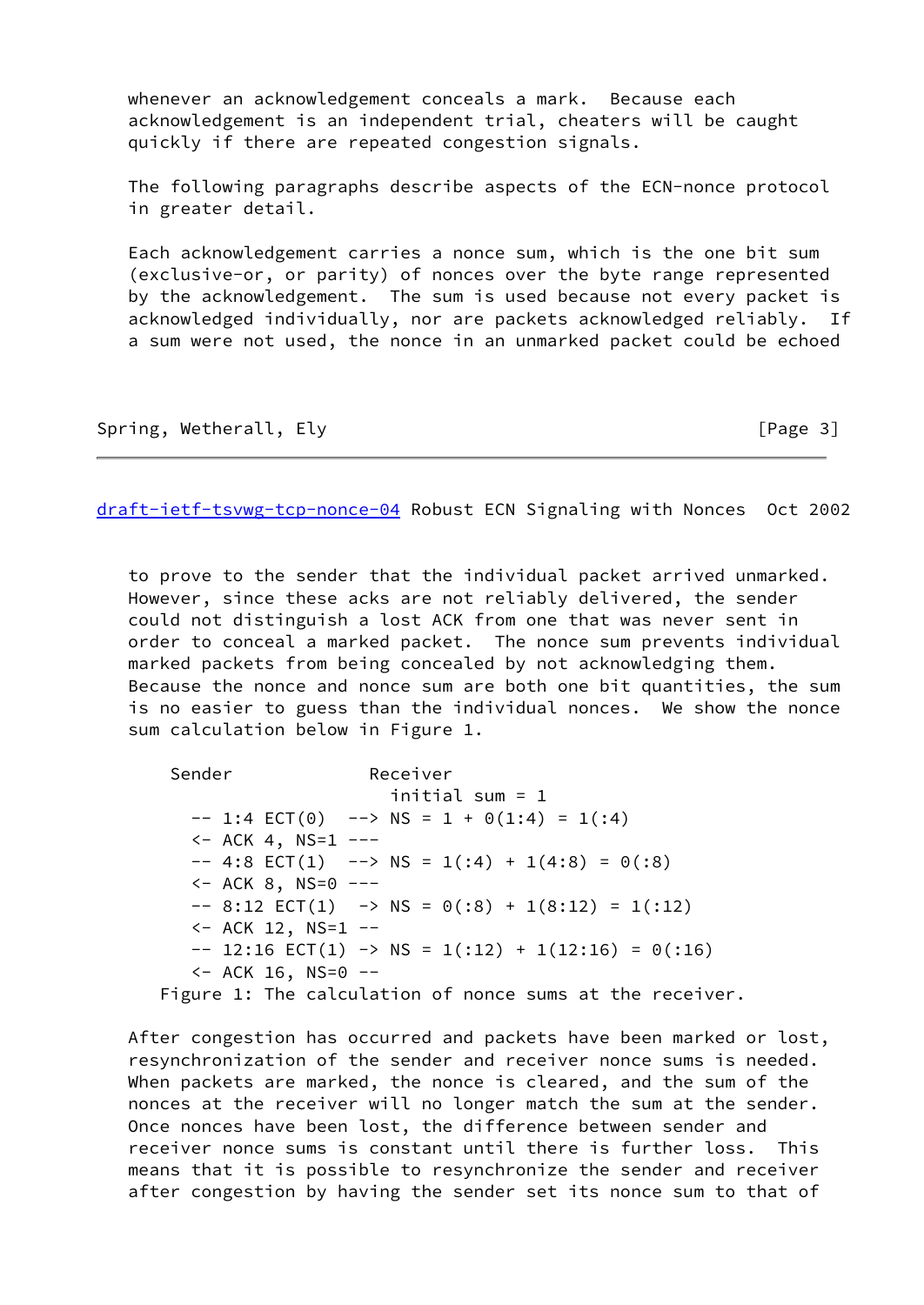the receiver. Because congestion indications do not need to be conveyed more frequently than once per round trip, the sender suspends checking while the CWR signal is being delivered and resets its nonce sum to the receiver's when new data is acknowledged. This has the benefit that the receiver is not explicitly involved in the re-synchronization process. The resynchronization process is shown in Figure 2 below. Note that the nonce sum returned in ACK 12 (NS=0) differs from that in the previous example (NS=1), and it continues to differ for ACK 16.

Spring, Wetherall, Ely **Example 20** and the set of Page 4]

[draft-ietf-tsvwg-tcp-nonce-04](https://datatracker.ietf.org/doc/pdf/draft-ietf-tsvwg-tcp-nonce-04) Robust ECN Signaling with Nonces Oct 2002

 Sender Receiver initial sum = 1  $-- 1:4$  ECT(0)  $\longrightarrow NS = 1 + O(1:4) = 1(:4)$  $<-$  ACK 4, NS=1  $- -$  4:8 ECT(1)  $\rightarrow$  CE  $\rightarrow$  NS = 1(:4) + ?(4:8) = 1(:8) <- ACK 8, ECE NS=1 --  $-$  8:12 ECT(1), CWR  $\rightarrow$  NS = 1(:8) + 1(8:12) = 0(:12) <- ACK 12, NS=0 --  $-- 12:16 \text{ ECT}(1) \longrightarrow NS = 0(:12) + 1(12:16) = 1(:16)$  $<-$  ACK 16, NS=1  $--$ 

 Figure 2: The calculation of nonce sums at the receiver when a packet (4:8) is marked. The receiver may calculate the wrong nonce sum when the original nonce information is lost after a packet is marked.

 Third, we need to reconcile that nonces are sent with packets but acknowledgements cover byte ranges. Acknowledged byte boundaries need not match the transmitted boundaries, and information can be retransmitted in packets with different byte boundaries. However, ECN is disabled for retransmissions, so can carry no nonce. Since retransmissions are associated with congestion events, nonce checking is suspended until after CWR is acknowledged and the congestion event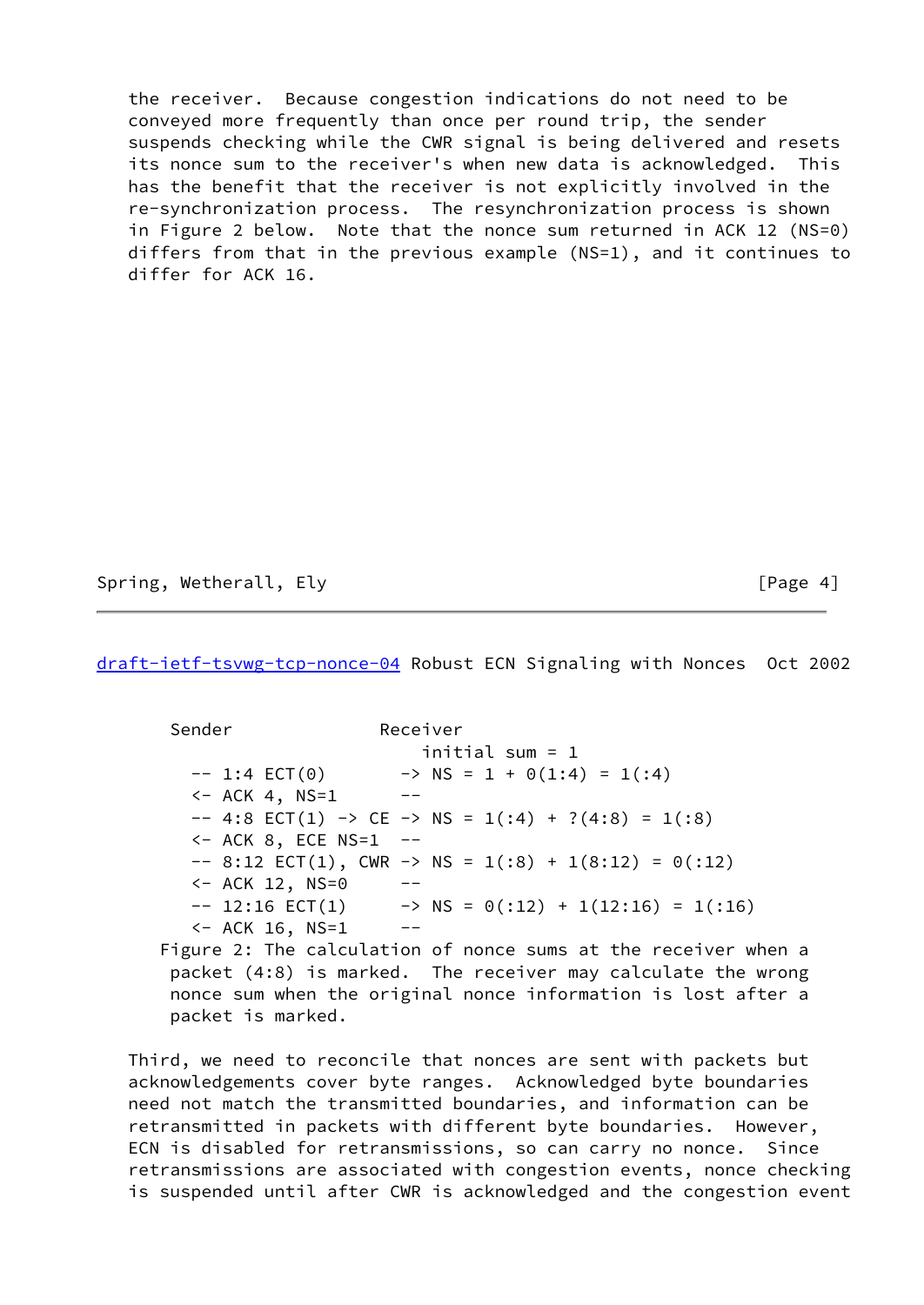is over.

 The next sections describe the detailed behavior of senders, routers and receivers, starting with sender transmit behavior, then around the ECN signaling loop, and finish with sender acknowledgement processing.

<span id="page-5-0"></span>[3](#page-5-0). Sender Behavior (Transmit)

 Senders manage CWR and ECN-Echo as before. In addition, they must place nonces on packets as they are transmitted and check the validity of the nonce sums in acknowledgments as they are received. This section describes the transmit process.

 To place a one bit nonce value on every ECN-capable IP packet, the sender uses the two ECT codepoints:  $ECT(0)$  represents a nonce of  $0,$  and ECT(1) a nonce of 1. As in ECN, retransmissions are not ECN capable, so carry no nonce.

 The sender maintains a mapping from each packet's end sequence number to the expected nonce sum (not the nonce placed in the original transmission) in the acknowledgement bearing that sequence number.

Spring, Wetherall, Ely **Example 2018** [Page 5]

[draft-ietf-tsvwg-tcp-nonce-04](https://datatracker.ietf.org/doc/pdf/draft-ietf-tsvwg-tcp-nonce-04) Robust ECN Signaling with Nonces Oct 2002

<span id="page-5-1"></span>[4](#page-5-1). Router Behavior

Routers behave as specified in [\[RFC3168](https://datatracker.ietf.org/doc/pdf/rfc3168)]. By marking packets to signal congestion, the original value of the nonce, in ECT(0) or  $ECT(1)$ , is removed. Neither the receiver nor any other party can unmark the packet without successfully guessing the value of the original nonce.

<span id="page-5-2"></span>[5](#page-5-2). Receiver Behavior (Receive and Transmit)

 ECN-nonce receivers maintain the nonce sum as in-order packets arrive and return the current nonce sum in each acknowledgement. Receiver behavior is otherwise unchanged from [\[RFC3168](https://datatracker.ietf.org/doc/pdf/rfc3168)]. Returning the nonce sum is optional, but recommended, as senders are allowed to discontinue sending ECN-capable packets to receivers that do not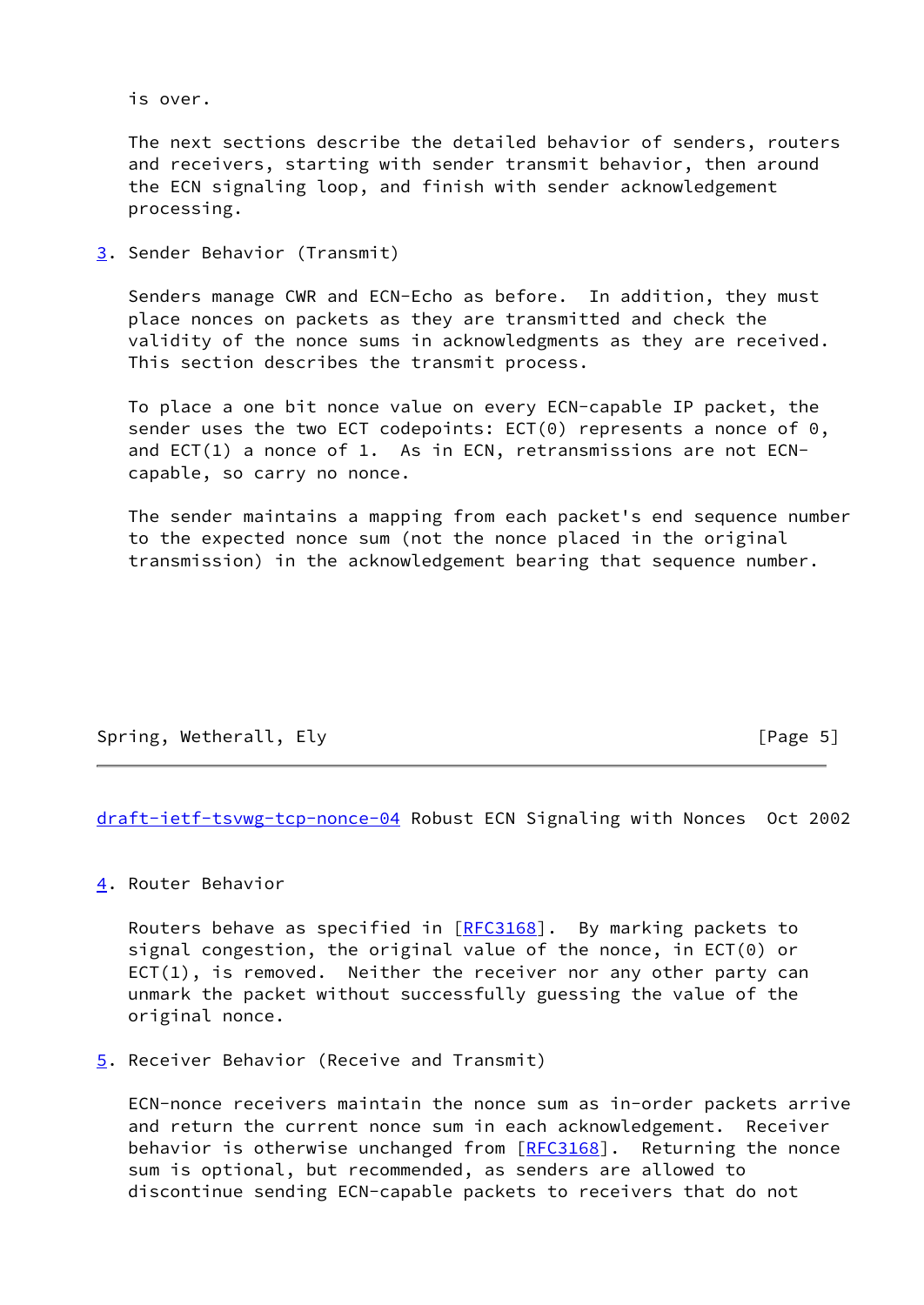support the ECN-nonce.

 As packets are removed from the queue of out-of-order packets to be acknowledged, the nonce is recovered from the IP header. The nonce is added to the current nonce sum as the acknowledgement sequence number is advanced for the recent packet.

 In the case of marked packets, one or more nonce values may be unknown to the receiver. In this case the missing nonce values are ignored when calculating the sum (or equivalently a value of zero is assumed) and ECN-Echo will be set to signal congestion to the sender.

 Returning the nonce sum corresponding to a given acknowledgement is straightforward. It is carried in a single "NS" (Nonce Sum) bit in the TCP header. This bit is adjacent to the CWR and ECN-Echo bits, set as Bit 7 in the Reserved field of the TCP header, as shown below:

|                                                                                                                                                                                                                                                       |  | 0 1 2 3 4 5 6 7 8 9 10 11 12 13 14 15 |  |  |  |                 |  |  |  |
|-------------------------------------------------------------------------------------------------------------------------------------------------------------------------------------------------------------------------------------------------------|--|---------------------------------------|--|--|--|-----------------|--|--|--|
| +---+---+---+---+---+---+---+---+---+---+---+---+---+---+---+---+---<br>  Header Length   Reserved   W   C   R   C   S   S   Y   I  <br><b>The Community of the Community</b><br>+---+---+---+---+---+---+---+---+---+---+---+---+---+---+---+---+--- |  |                                       |  |  |  | R E G K H T N N |  |  |  |

Figure 3: The old definition of bytes 13 and 14 of the TCP Header.

| +---+---+---+---+---+---+---+---+---+---+---+---+---+---+---+---+---+<br>  Header Length   Reserved   S   W   C   R   C   S   S   Y   I  <br>+---+---+---+---+---+---+---+---+---+---+---+---+---+---+---+---+--- | 0 1 2 3 4 5 6 7 8 9 10 11 12 13 14 15 |  |  |  |  |  |  |  |
|-------------------------------------------------------------------------------------------------------------------------------------------------------------------------------------------------------------------|---------------------------------------|--|--|--|--|--|--|--|
|                                                                                                                                                                                                                   |                                       |  |  |  |  |  |  |  |

Spring, Wetherall, Ely **Example 2018** [Page 6]

[draft-ietf-tsvwg-tcp-nonce-04](https://datatracker.ietf.org/doc/pdf/draft-ietf-tsvwg-tcp-nonce-04) Robust ECN Signaling with Nonces Oct 2002

Figure 4: The new definition of bytes 13 and 14 of the TCP Header.

 The initial nonce sum is 1, and is included in the SYN/ACK and ACK of the three way TCP handshake. This allows the other endpoint to infer nonce support, but is not a negotiation, in that the receiver of the SYN/ACK need not check if NS is set to decide whether to set NS in the subsequent ACK.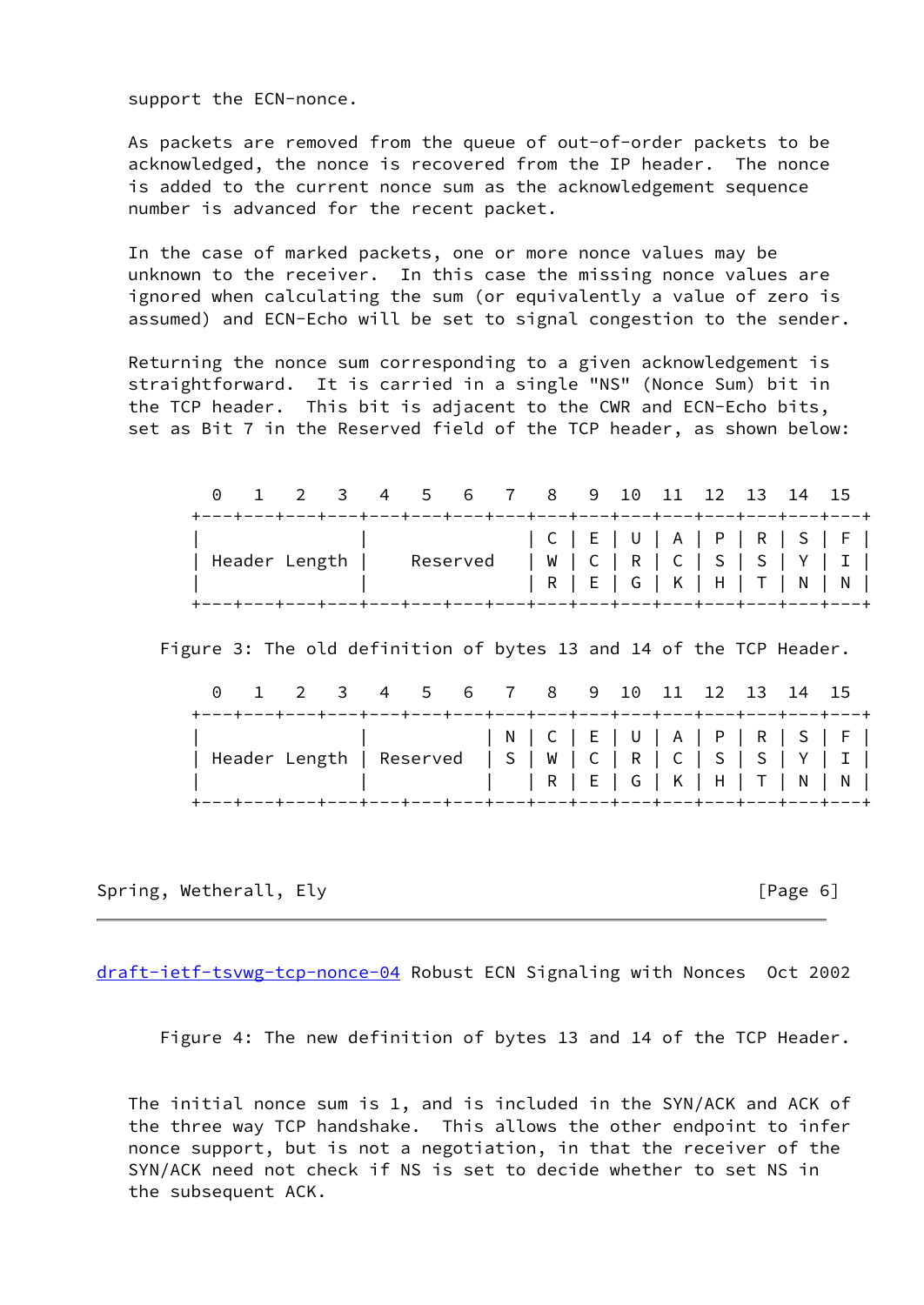<span id="page-7-0"></span>[6](#page-7-0). Sender Behavior (Receive)

 This section completes the description of sender behavior by describing how senders check the validity of the nonce sums.

 The nonce sum is checked when an acknowledgement of new data is received, except during congestion recovery when additional ECN-Echo signals would be ignored. Checking consists of comparing the correct nonce sum stored in a buffer to that carried in the acknowledgement, with a correction described in the following subsection.

 If ECN-Echo is not set, the receiver claims to have received no marked packets, and can therefore compute and return the correct nonce sum. To conceal a mark, the receiver must successfully guess the sum of the nonces that it did not receive, because at least one packet was marked and the corresponding nonce was erased. Provided the individual nonces are equally likely to be 0 or 1, their sum is equally likely to be 0 or 1. In other words, any guess is equally likely to be wrong and has a 50-50 chance of being caught by the sender. Because each new acknowledgement is an independent trial, a cheating receiver is likely to be caught after a small number of lies.

 If ECN-Echo is set, the receiver is sending a congestion signal and it is not necessary to check the nonce sum. The congestion window will be halved, CWR will be set on the next packet with new data sent, and ECN-Echo will be cleared once the CWR signal is received, as in [[RFC3168](https://datatracker.ietf.org/doc/pdf/rfc3168)]. During this recovery process, the sum may be incorrect because one or more nonces were not received. This does not matter during recovery, because TCP invokes congestion mechanisms at most once per RTT, whether there are one or more losses during that period.

<span id="page-7-1"></span>[6.1](#page-7-1) Resynchronization After Loss or Mark

 After recovery, it is necessary to re-synchronize the sender and receiver nonce sums so that further acknowledgments can be checked. When the receiver's sum is incorrect, it will remain incorrect until

Spring, Wetherall, Ely **Example 2018** [Page 7]

[draft-ietf-tsvwg-tcp-nonce-04](https://datatracker.ietf.org/doc/pdf/draft-ietf-tsvwg-tcp-nonce-04) Robust ECN Signaling with Nonces Oct 2002

further loss.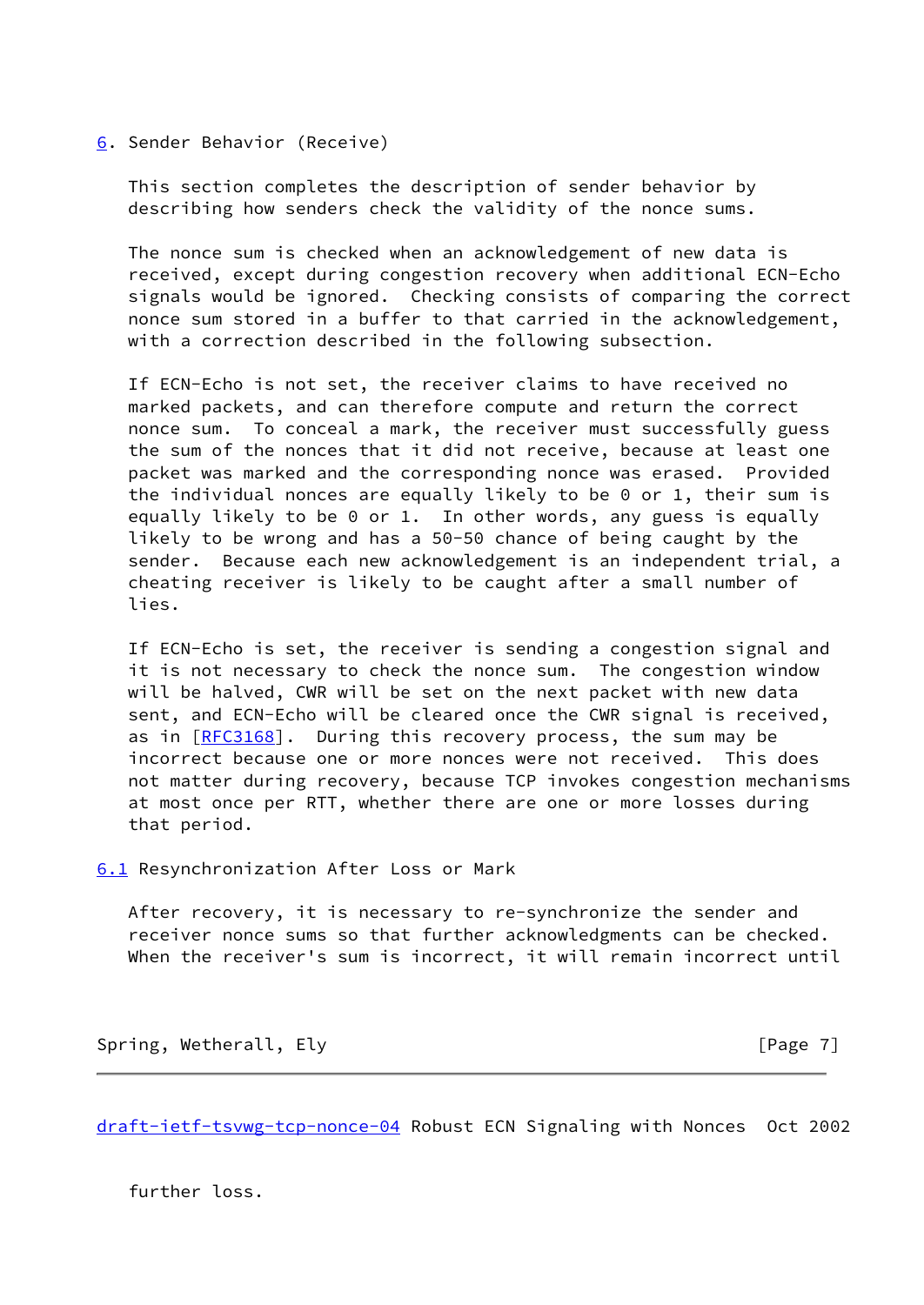This leads to a simple re-synchronization mechanism where the sender resets its nonce sum to that of the receiver when it receives an acknowledgment for new data sent after the congestion window was reduced. When responding to explicit congestion signals, this will be the first acknowledgement without the ECN-Echo flag set: the acknowledgement of the packet containing the CWR flag.

 Sender Receiver initial sum = 1  $-- 1:4$  ECT(0)  $\longrightarrow$  NS = 1 + 0(1:4) = 1(:4)  $<-$  ACK 4, NS=1  $- - - 4:8$   $ECT(1)$   $\rightarrow$  LOST  $--$  8:12 ECT(1)  $\longrightarrow$  nonce sum calculation deferred until in-order data received  $<-$  ACK 4, NS=0  $- -- 12:16$  ECT(1)  $\longrightarrow$  nonce sum calculation deferred  $<-$  ACK 4, NS=0  $- -- 4:8$  retransmit  $-> NS = 1(.4) + ?(4:8) +$  $1(8:12) + 1(12:16) = 1(16)$  $<-$  ACK 16, NS=1  $- -- 16:20$  ECT(1) CWR  $->$  $\left(-\text{ACK } 20, \text{NS}=0 \right)$  --  $\text{NS } = 1(16) + 1(16:20) = 0(120)$ 

 Figure 5: The calculation of nonce sums at the receiver when a packet is lost, and resynchronization after loss. The nonce sum is not changed until the cumulative acknowledgement is advanced.

 In practice, resynchronization can be accomplished by storing a bit that has the value one if the expected nonce sum stored by the sender and the received nonce sum in the acknowledgement of CWR differ, and zero otherwise. This synchronization offset bit can then be used in the comparison between expected nonce sum and received nonce sum.

 The sender should ignore the nonce sum returned on any acknowledgements bearing the ECN-echo flag.

 When an acknowledgment covers only a portion of a segment, such as when a middlebox resegments at the TCP layer instead of fragmenting IP packets, the sender should accept the nonce sum expected at the next segment boundary. In other words, an acknowledgement covering part of an original segment will include the nonce sum expected when the entire segment is acknowledged.

 Finally, in ECN, senders can choose not to indicate ECN capability on some packets for any reason. An ECN-nonce sender must resynchronize after sending such ECN-incapable packets, as though a CWR had been sent with the first new data after the ECN-incapable packets. The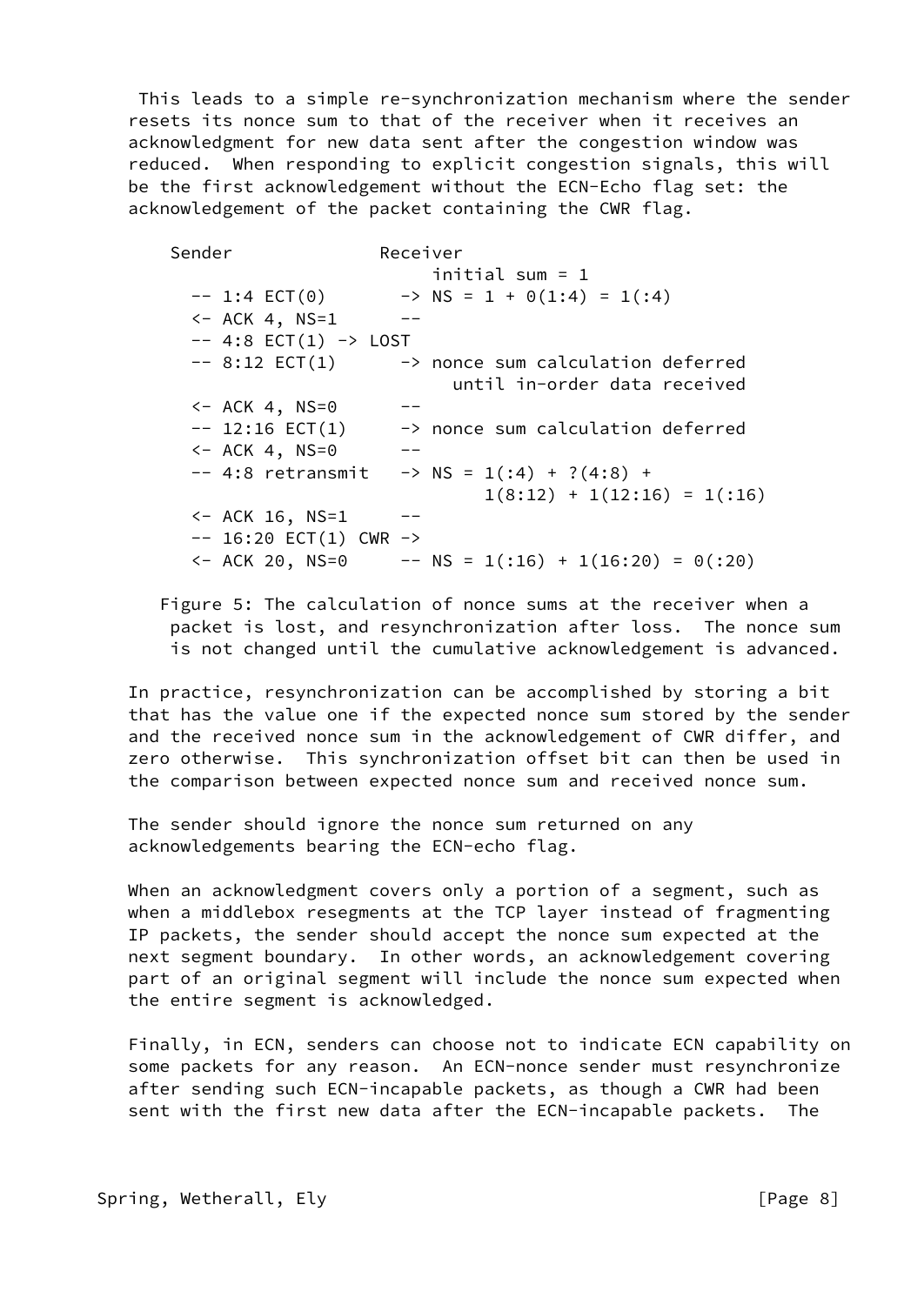[draft-ietf-tsvwg-tcp-nonce-04](https://datatracker.ietf.org/doc/pdf/draft-ietf-tsvwg-tcp-nonce-04) Robust ECN Signaling with Nonces Oct 2002

 sender loses protection for any unacknowledged packets until resynchronization occurs.

<span id="page-9-0"></span>[6.2](#page-9-0) Sender Behavior - Incorrect Nonce Received

 The sender's response to an incorrect nonce is a matter of policy. It is separate from the checking mechanism and does not need to be handled uniformly by senders. Further, checking received nonce sums at all is optional, and may be disabled.

 If the receiver has never sent a non-zero nonce sum, the sender can infer that the receiver does not understand the nonce, and rate limit the connection, place it in a lower-priority queue, or cease setting ECT in outgoing segments.

 If the received nonce sum has been set in a previous acknowledgement, the sender might infer that a network device has interfered with correct ECN signaling between ECN-nonce supporting endpoints. The minimum response to an incorrect nonce is the same as the response to a received ECE. However, to compensate for hidden congestion signals, the sender might reduce the congestion window to one segment and cease setting ECT in outgoing segments. An incorrect nonce sum is a sign of misbehavior or error between ECN-nonce supporting endpoints.

<span id="page-9-1"></span>[6.2.1](#page-9-1) Using the ECN-nonce to Protect Against Other Misbehaviors

 The ECN-nonce can provide robustness beyond checking that marked packets are signaled to the sender. It also ensures that dropped packets cannot be concealed from the sender (because their nonces have been lost). Drops could potentially be concealed by a faulty TCP implementation, certain attacks, or even a hypothetical TCP accelerator. Such an accelerator could gamble that it can either successfully ``fast start'' to a preset bandwidth quickly, retry with another connection, or provide reliability at the application level. If robustness against these faults is also desired, then the ECN nonce should not be disabled. Instead, reducing the congestion window to one, or using a low-priority queue, would penalize faulty operation while providing continued checking.

 The ECN-nonce can also detect misbehavior in Eifel [Eifel], a recently proposed mechanism for removing the retransmission ambiguity to improve TCP performance. A misbehaving receiver might claim to have received only original transmissions to convince the sender to undo congestion actions. Since retransmissions are sent without ECT, and thus no nonce, returning the correct nonce sum confirms that only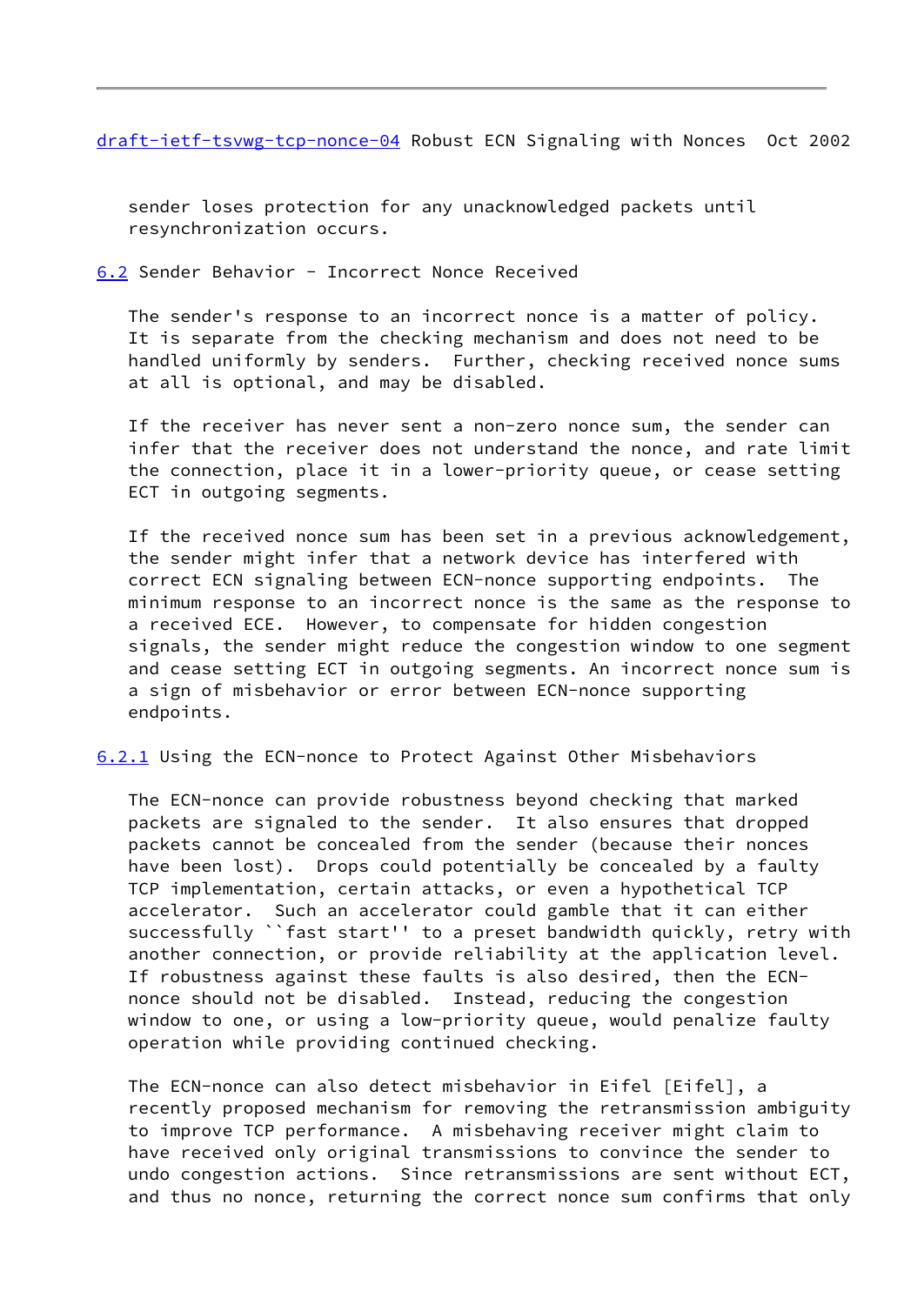original transmissions were received.

[draft-ietf-tsvwg-tcp-nonce-04](https://datatracker.ietf.org/doc/pdf/draft-ietf-tsvwg-tcp-nonce-04) Robust ECN Signaling with Nonces Oct 2002

<span id="page-10-1"></span><span id="page-10-0"></span>[7](#page-10-0). Interactions [7.1](#page-10-1) Path MTU Discovery

> As described in [RFC3168](https://datatracker.ietf.org/doc/pdf/rfc3168), use of the Don't Fragment bit with ECN is recommended. Receivers that receive unmarked fragments can reconstruct the original nonce to conceal a marked fragment. The ECN-nonce cannot protect against misbehaving receivers that conceal marked fragments, so some protection is lost in situations where Path MTU discovery is disabled.

 When responding to a small path MTU, the sender will retransmit a smaller frame in place of a larger one. Since these smaller packets are retransmissions, they will be ECN-incapable and bear no nonce. The sender should resynchronize on the first newly transmitted packet.

## <span id="page-10-2"></span>[7.2](#page-10-2) SACK

 Selective acknowledgements allow receivers to acknowledge out of order segments as an optimization. It is not necessary to modify the selective acknowledgment option to fit per-range nonce sums, because SACKs cannot be used by a receiver to hide a congestion signal. The nonce sum corresponds only to the data acknowledged by the cumulative acknowledgement.

## <span id="page-10-3"></span>[7.3](#page-10-3) IPv6

 Although the IPv4 header is protected by a checksum, this is not the case with IPv6, making undetected bit errors in the IPv6 header more likely. Bit errors that compromise the integrity of the congestion notification fields may cause an incorrect nonce to be received, and an incorrect nonce sum to be returned.

## <span id="page-10-4"></span>[8](#page-10-4). Security Considerations

 The random one-bit nonces need not be from a cryptographic-quality pseudo-random number generator. A strong random number generator would compromise performance. Consequently, the sequence of random nonces should not be used for any other purpose.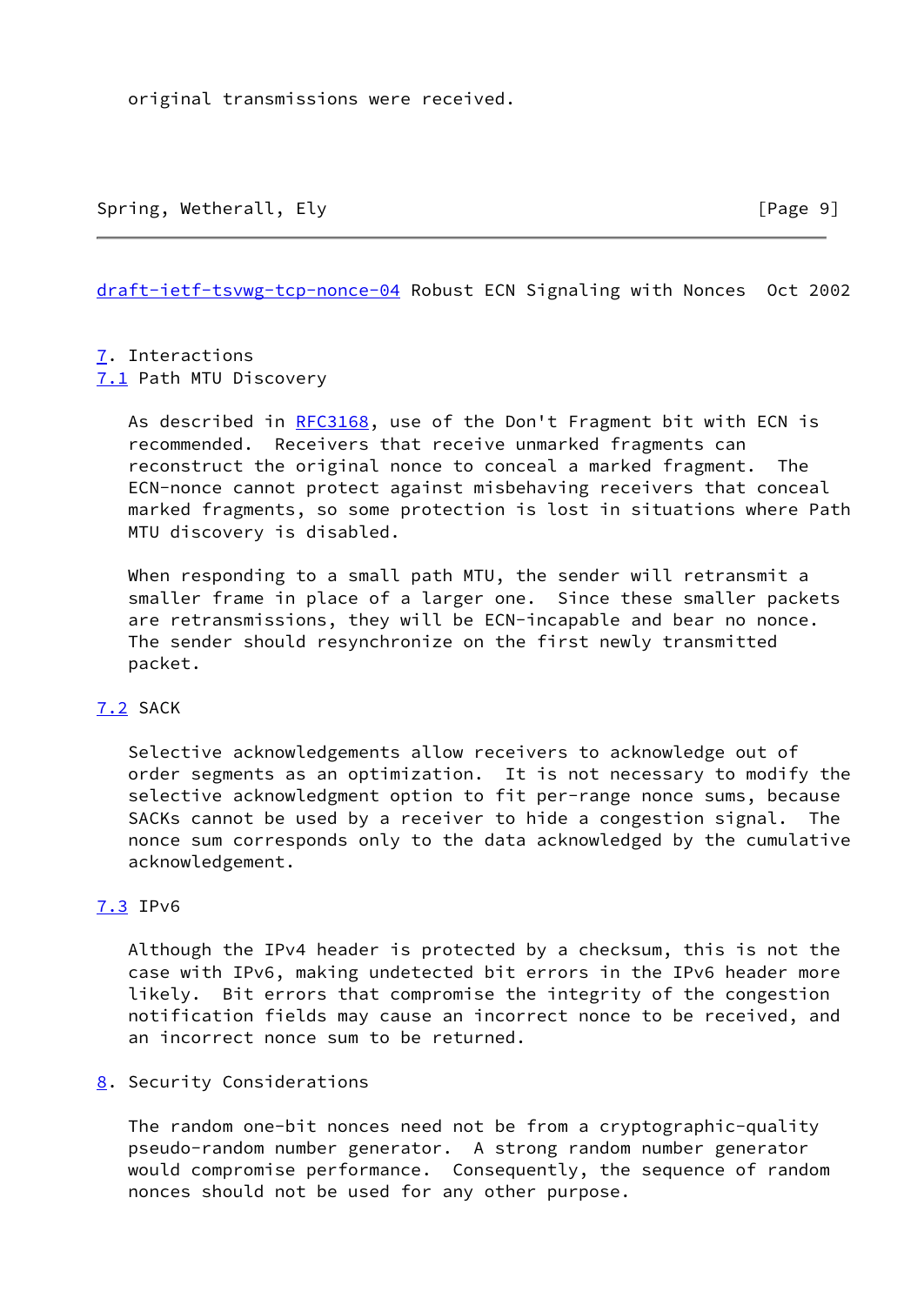Conversely, the pseudo-random bit sequence should not be generated by a linear feedback shift register [Schneier], or similar scheme that would allow an adversary who has seen several previous bits to infer the generation function and thus its future output.

 Although the ECN-nonce protects against concealment of congestion signals and optimistic acknowledgement, it provides no additional protection for the integrity of the connection.

Spring, Wetherall, Ely **Example 2018** [Page 10]

[draft-ietf-tsvwg-tcp-nonce-04](https://datatracker.ietf.org/doc/pdf/draft-ietf-tsvwg-tcp-nonce-04) Robust ECN Signaling with Nonces Oct 2002

<span id="page-11-0"></span>[9](#page-11-0). IANA Considerations

 The Nonce Sum (NS) is carried in a reserved TCP header bit that must be allocated. This document describes the use of Bit 7, adjacent to the other header bits used by ECN.

 The codepoint for the NS flag in the TCP header is specified by the Standards Action of this RFC, as is required by [RFC 2780](https://datatracker.ietf.org/doc/pdf/rfc2780). When this draft is published as an RFC, IANA should add the following to the registry for "TCP Header Flags":

 RFC xxx defines bit 7 from the Reserved field to be used for the Nonce Sum, as follows:

|  |  |  |  | 0 1 2 3 4 5 6 7 8 9 10 11 12 13 14 15                                                                                                                                                                              |  |  |  |  |
|--|--|--|--|--------------------------------------------------------------------------------------------------------------------------------------------------------------------------------------------------------------------|--|--|--|--|
|  |  |  |  | +---+---+---+---+---+---+---+---+---+---+---+---+---+---+---+---+---+<br>  Header Length   Reserved   S   W   C   R   C   S   S   Y   I  <br>+---+---+---+---+---+---+---+---+---+---+---+---+---+---+---+---+---+ |  |  |  |  |

TCP Header Flags

| Bit | Name           | Reference |
|-----|----------------|-----------|
| --- | ----           |           |
|     | NS (Nonce Sum) | [RFC xxx] |

#### <span id="page-11-1"></span>[10.](#page-11-1) Conclusion

 The ECN-nonce is a simple modification to the ECN signaling mechanism that improves ECN's robustness by preventing receivers from concealing marked (or dropped) packets. The intent of this work is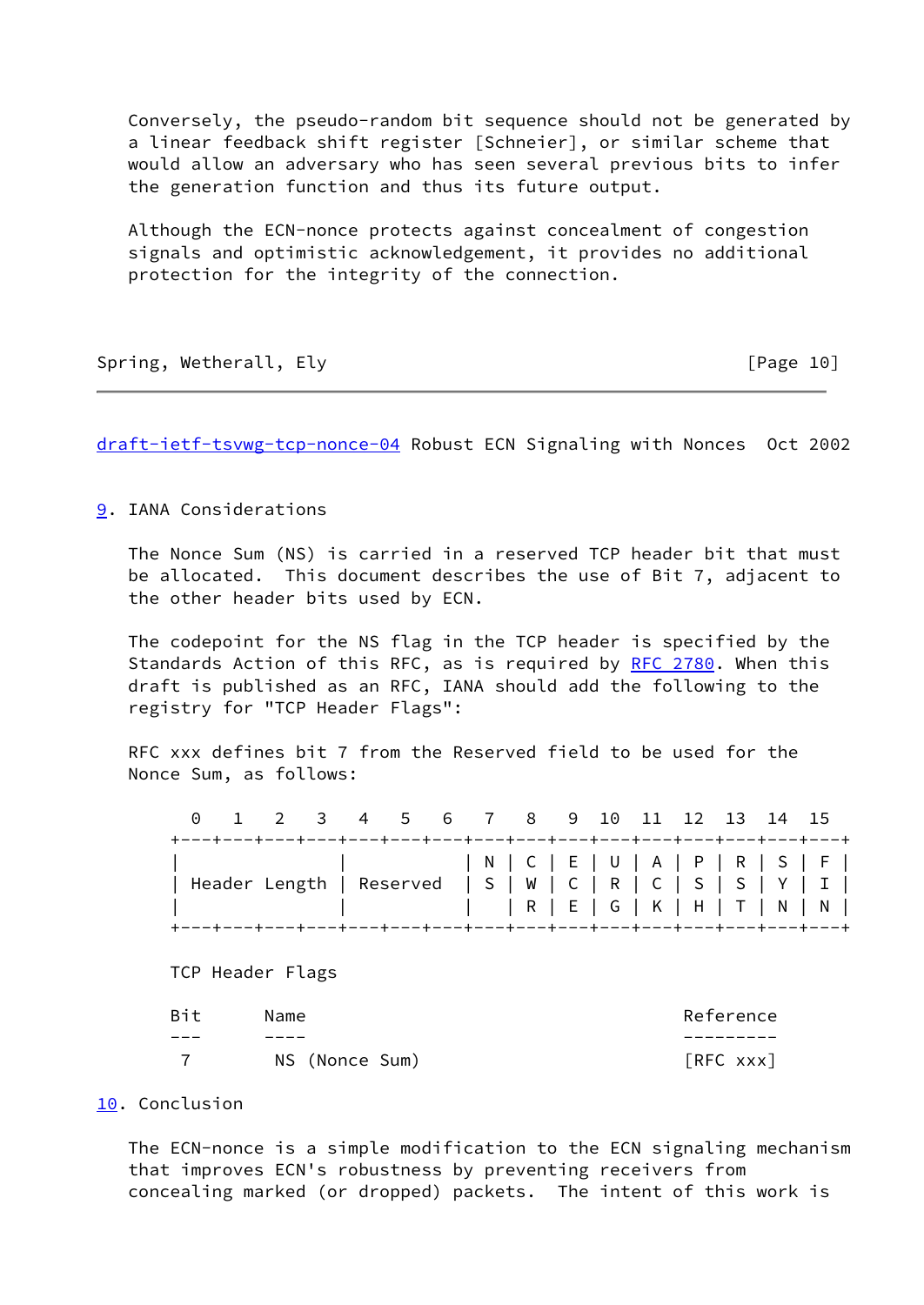to help improve the robustness of congestion control in the Internet. The modification retains the character and simplicity of existing ECN signaling. It is also practical for deployment in the Internet. It uses the  $ECT(0)$  and  $ECT(1)$  codepoints and one TCP header flag (as well as CWR and ECN-Echo) and has simple processing rules.

#### [10.](#page-11-1) References

<span id="page-12-0"></span> [ECN] "The ECN Web Page", URL "http://www nrg.ee.lbl.gov/floyd/ecn.html". [\[RFC3168](https://datatracker.ietf.org/doc/pdf/rfc3168)] K. Ramakrishnan, S. Floyd, and D. Black. The addition of explicit congestion notification (ECN) to IP. [RFC 3168](https://datatracker.ietf.org/doc/pdf/rfc3168), September, 2001. [Eifel] R. Ludwig and R. Katz. The Eifel Algorithm: Making TCP Robust Against Spurious Retransmissions. Computer Communications Review, January, 2000.

Spring, Wetherall, Ely **Example 20** Spring, Wetherall, Ely

[draft-ietf-tsvwg-tcp-nonce-04](https://datatracker.ietf.org/doc/pdf/draft-ietf-tsvwg-tcp-nonce-04) Robust ECN Signaling with Nonces Oct 2002

 [B97] Bradner, S., "Key words for use in RFCs to Indicate Requirement Levels", [BCP 14](https://datatracker.ietf.org/doc/pdf/bcp14), [RFC 2119](https://datatracker.ietf.org/doc/pdf/rfc2119), March 1997. [Savage] S. Savage, N. Cardwell, D. Wetherall, T. Anderson. TCP congestion control with a misbehaving receiver. SIGCOMM CCR, October 1999. [Schneier] Bruce Schneier. Applied Cryptography, 2nd ed., 1996

Acknowledgements

 This note grew out of research done by Stefan Savage, David Ely, David Wetherall, Tom Anderson and Neil Spring. We are very grateful for feedback and assistance from Sally Floyd.

Authors' Addresses

 Neil Spring Email: nspring@cs.washington.edu

 David Wetherall Email: djw@cs.washington.edu Phone +1 (206) 616 4367

 David Ely Email: ely@cs.washington.edu